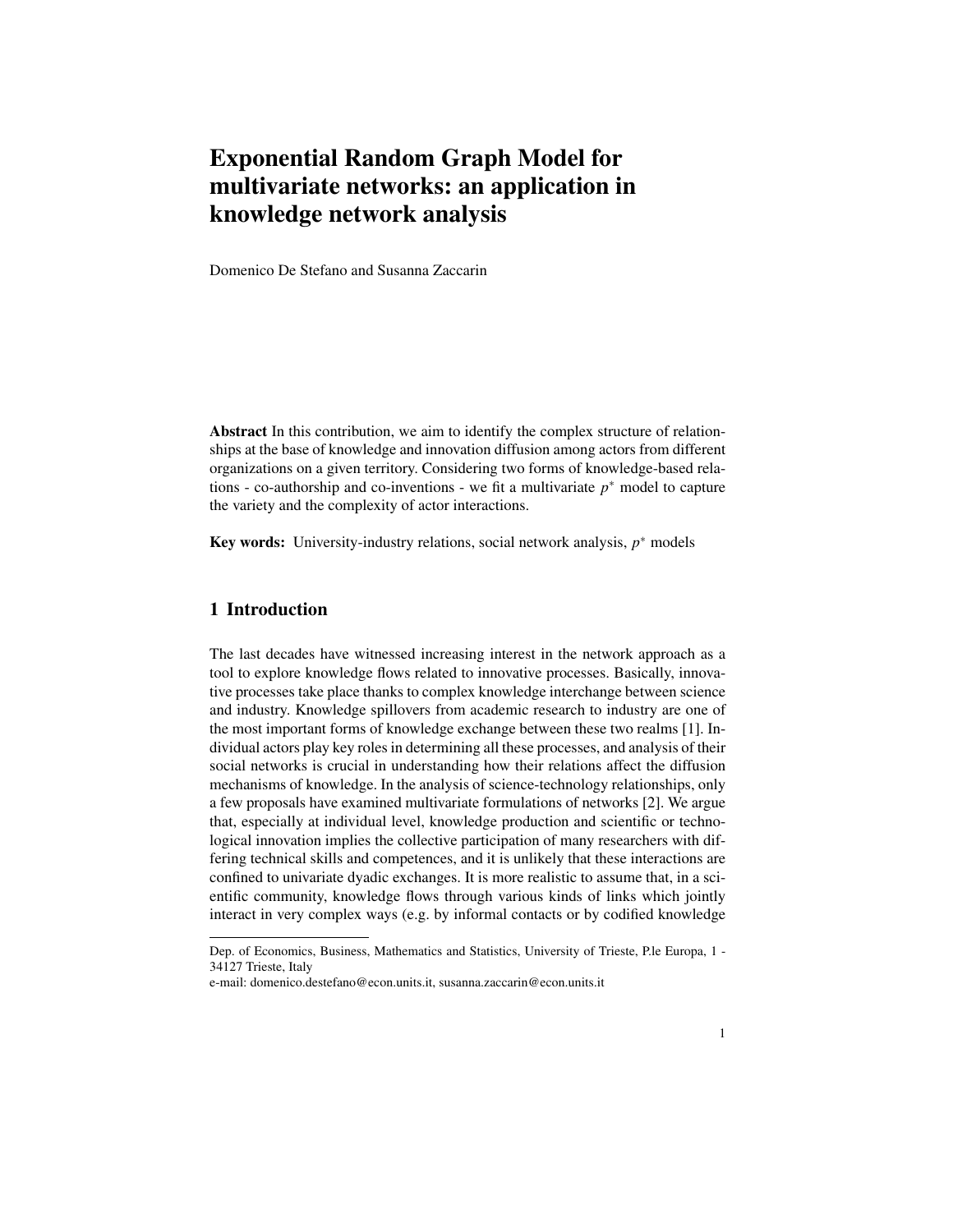transfer and formal collaboration activities), and the complexity of the possible interconnected patterns is proportional to the potential number of knowledge-based relations which may be activated among the actors embedded in those organizations. In this paper we propose a multiplex approach to explain two kinds of these links - co-invention (technology-based relation) and co-authorship (science-based relation) - in a scientific community.

## 2 Multivariate networks and  $p^*$  class of models

The conceptualization of the interactions among multiple knowledge-based relations is represented by a multivariate networks (commonly referred to as multiplex networks). Multiplex networks are multi-relational structures that can be defined as a network Y composed of a set *V* of *n* social actors and a collection *R* of *r* social relations that describe how the *n* actors are connected to each other. The *m*-th social relations in *R* represents an univariate network on the actors in *V*. Each of the *r* social relationships is intended to express a distinctive relational content (for instance, co-authorship or co-invention ties) not implying their mutual independence. For the *m*-th social relation is defined a binary variable  $Y_{ijm}$ , which is 1 if there is a relational tie of type *m* between actor *i* and actor *j*, and equals 0 otherwise. The *m*-th univariate network is non-directed if  $Y_{ijm} = Y_{jim}$ . For directed networks this is not generally true. In this paper we deal with undirected multiple relations.

A fundamental question is related to the identification of the processes guiding the simultaneous functioning of multiple relations within one system. To this end an useful approach consists in identifying the structural (endogenous) and exogenous determinants at the basis of the interactions observed in real networks. The  $p^*$  class of models (also known as exponential random graph models or ERGM) allows to analyze interdependencies among network ties. In their most general form,  $p^*$  models express the probability of an overall multirelational network structure in terms of parameters associated with particular network substructures. A substructure represents a specific hypothetical configuration of network ties linking a small subset of individuals.

The general form of  $p^*$  models is:

$$
Pr(\mathbf{Y} = \mathbf{y}) = (1/\kappa)exp(\sum_{A} \lambda_A \prod_{Y_{ijk} \in A} y_{ijk})
$$
\n(1)

where **Y** is a random multivariate network with possible ties  $Y_{ijm}$ ; **y** is a realization of Y with  $y_{ijm}$  denoting an observed tie of type *m* between actors *i* and *j*; *A* is a subset of possible ties (defining a network substructure of interest);  $\lambda_A$  denotes a parameter associated with the substructure *A* (that has to be estimated); the terms ∏*Yi jm*∈*<sup>A</sup> yi jm*, indicates the network statistic corresponding to the substructure *A*; and  $\kappa$  is a normalizing constant. Eq.1 states that the probability of observing a network is dependent on the presence of various configurations (substructures) included in the model [4].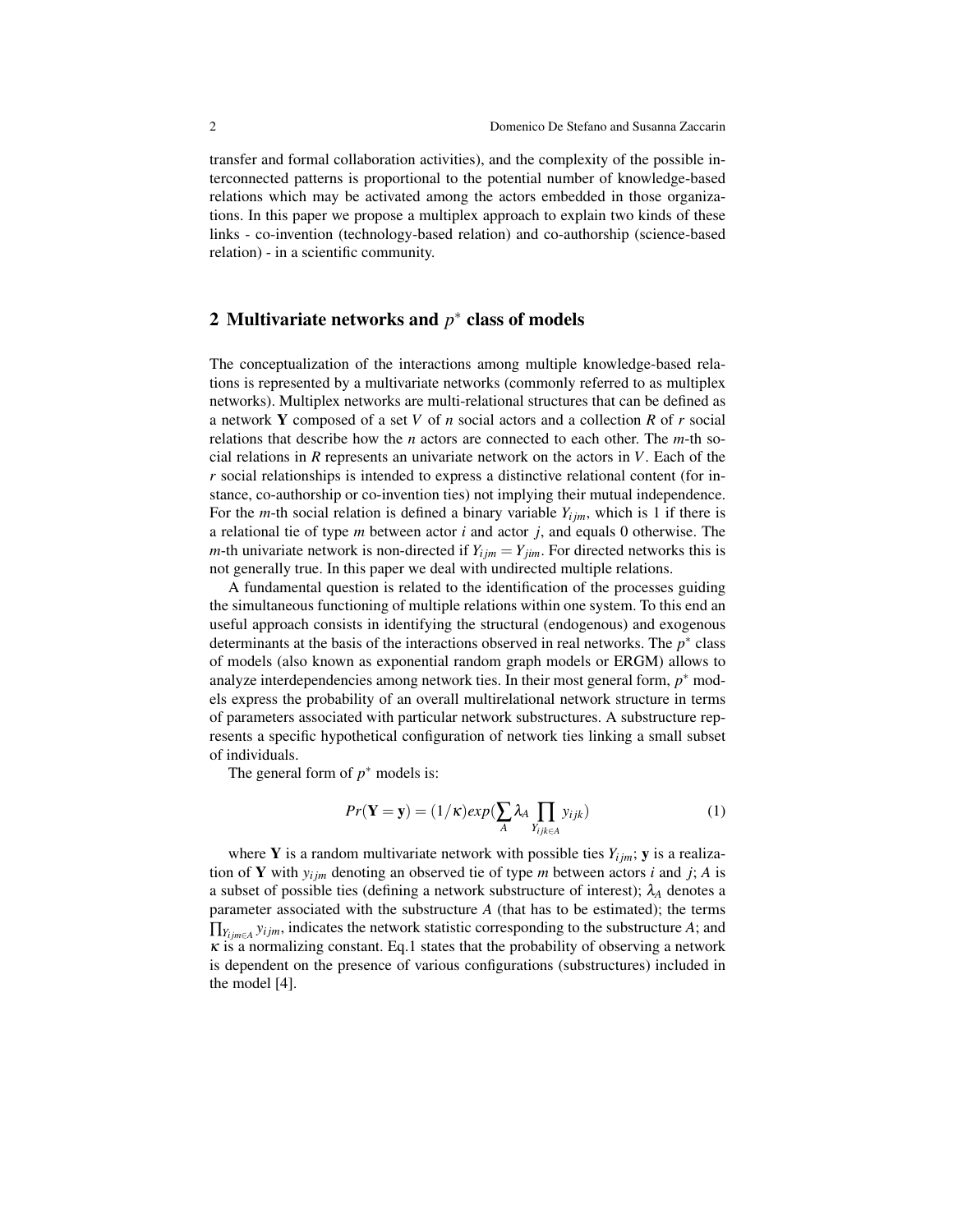Title Suppressed Due to Excessive Length 3

For our purpose, the *p* <sup>∗</sup> models are used here to analyze interactions among the co-authorship and co-invention relations and in order to verify some specific assumption on the logic that determines the observed multiple network [4].

#### 3 Research hypotheses and model results

This study aims to analyse the interplay between co-inventions and co-authorship ties, observed in a particular scientific community operating in a local environment, i.e. the A-I community in the Trieste area. Interest in this area is due to its very high concentration of (mainly international) research organizations and a lively sector of small R&D firms. In order to retrieve information on the local A-I community, a relational dataset was built by matching lists of actors involved in technologyoriented activities (inventors in patent data) with those of actors involved in sciencebased activities (authors in scientific publication data). Actors in these lists were identified by their common link with Trieste in the period 2000-2009. As a result of the matching procedure, 129 A-Is were identified: more than one out of four inventors (26%) in the Trieste area is also involved in research-based activities. On average, they each produce about 2 patents (ranging from 1 to 14) and 20 papers (ranging from 1 to 227). As expected, A-Is more frequently work for universities  $(60\%)$  than in public research organizations - PRO -  $(18\%)$  and firms  $(22\%)$ . The 63% of A-Is work for organizations located in Trieste.

Data on patents and scientific publications produced by A-Is have been organized into two affiliation matrices of size ( $129 \times 140$ ) for patents and ( $129 \times 1509$ ) for publications. Affiliation matrices represent a two-mode network linking individuals to their outputs. These matrices are reorganized into one-mode actors-by-actors networks and transformed to binary data to derive the presence or absence of scientific and technological relations among individual A-Is. From these relations, the multiplex network **Y** with  $r = 2$  is then defined.

Quite complex mechanisms, determined by both endogenous and exogenous processes, with respect to the network structure, underlie tie formation in multiplex networks. Ideally, these processes can be expressed in terms of  $p^*$  model parameters associated with particular network substructures (endogenous factors) and actor covariates (exogenous factors). These substructures are reflected in the model by the value of network statistics which counts both the number of ties in a specific configuration and that of ties by actor covariates. In particular, we formulate several hypotheses in order to describe the possible mechanisms governing the multiplexity of ties in the A-I community according to the observed network and actor characteristics:

- H1: Ties in one network increase the likelihood of tie formation in the other.
- H2: Low tendency toward centralization around prominent A-Is.
- H3: High propensity toward simple and mixed clustering in cohesive subgroups.
- H4: Academic A-Is are more likely to activate multiple ties than non-academic.